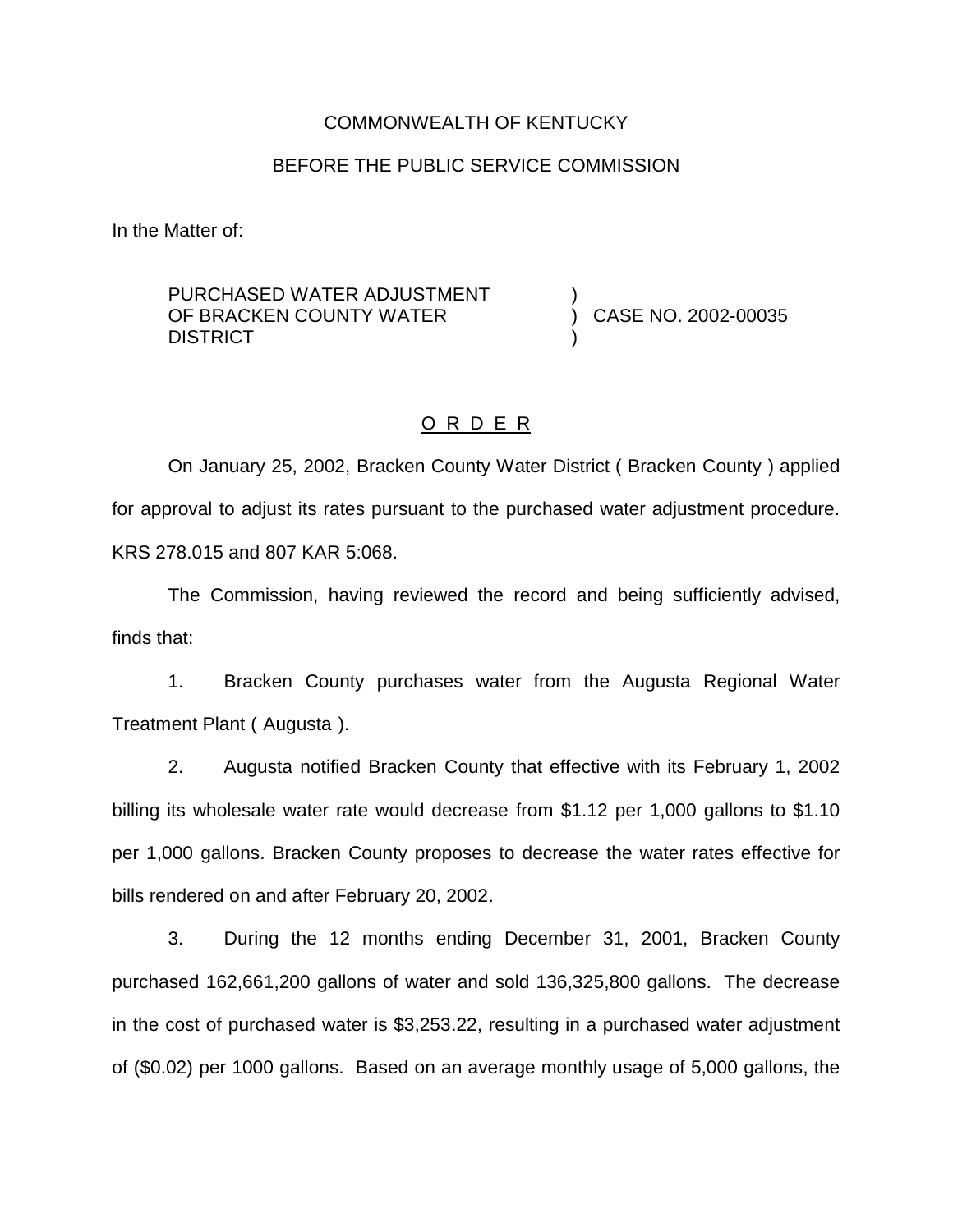average bill of Bracken County s customers would decrease \$0.10 from \$21.04 to \$20.94 or .005 percent.

4. The purchased water adjustment of (\$0.02) per 1,000 gallons is fair, just, and reasonable and should be approved.

IT IS THEREFORE ORDERED that:

1. The purchased water adjustment of (\$0.02) per 1,000 gallons and the rates in Appendix A, attached hereto and incorporated herein, are fair, just, and reasonable and are approved for bills rendered on and after February 20, 2002.

2. The tariff sheets are approved as filed.

Done at Frankfort, Kentucky, this 25<sup>th</sup> day of February, 2002.

By the Commission

ATTEST: